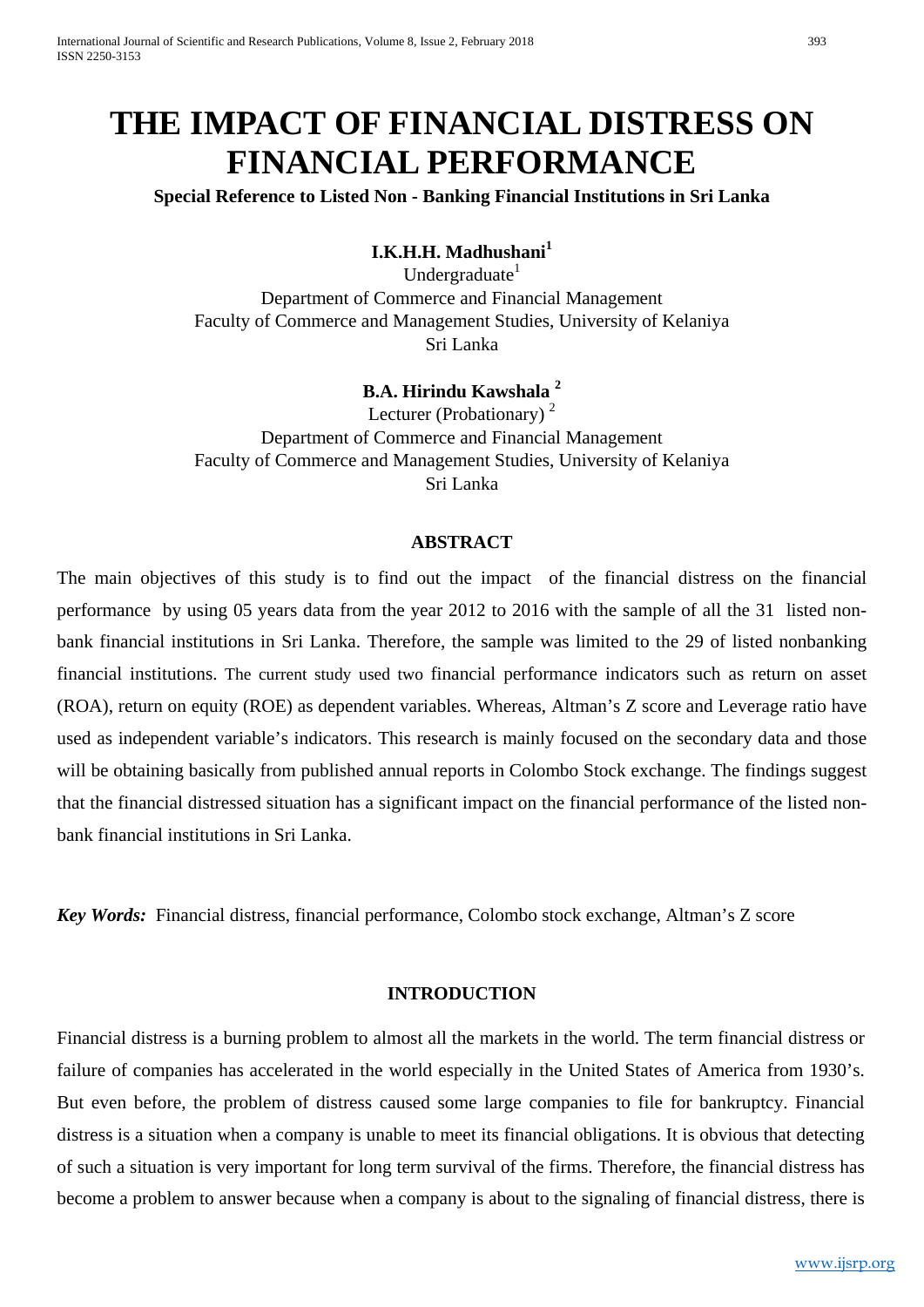a problem for the employees of such company as well as for the shareholders, lenders and the other stakeholders. It badly affects the job security of managers and employees and stakeholders' equity position and claims of lenders since their claims are not guaranteed ( Bum, 2007)

As per the IMF, 15 of Sri Lankan finance companies are in a trouble nowadays. In Consequence, it is vital to identify how would be the financial performance of those finance companies. Finally, it may raise a question of how the distressed situation contributes to the firm's financial performance, with regards to the Sri Lankan non-banking financial institutions context. One of the major motivation for this study is related with this matter, and conducting to acquire a proper understanding regarding how would be the effect of financially distressed condition towards the firm's financial performance. Eventually, the findings of this research may proceed to generate some opinion of the causality effect of the distressed condition with the firm's financial performance where it can be used to make precise financial decisions.



## *Figure 01*

This graph depicts how the financial distress cost is rising whether there is an increment of debts. As shown in the figure, there is a tax benefit due to having more debts. At the same time, it is worth of mentioning here, Shareholders earnings have become lessen due to the financial distress cost and this cost is hidden as everyone expects to reduce tax. Eventually, the company may be distressed since the company has not pay attention towards this concept. Therefore, evaluating the financial distress figures is critical.

In due course, the findings of this research may proceed to generate some opinion of the causality effect of the distressed condition with the firm's financial performance where it can be used to make precise financial decisions. Further this study may be add value to the Sri Lankan context as it shows the effects of financially distressed situation which is not known and not pay much attention even.

As there are 31 listed financial institutions in Sri Lanka, we may consider those 29 companies and thereby, the study is further to be done by categorizing those companies according to the Altman's Z- score criteria. As an example; how many of companies are falling towards the safe area / Grey area / Distressed area as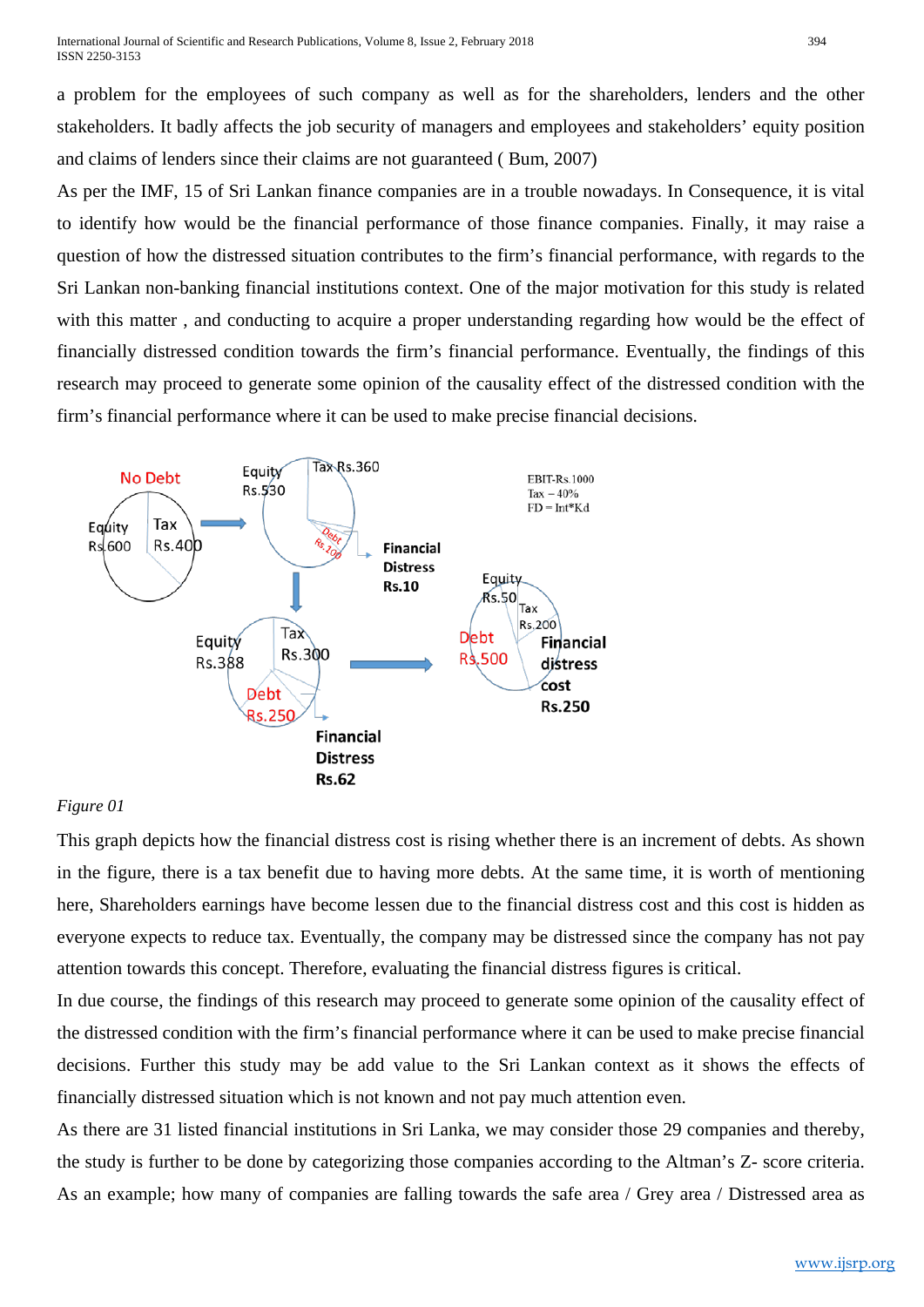Altman showed. Then this study is to be further considered that what would be the impact for these categorized companies' financial performance by the distress factor.

Therefore, this study is motivated by the need to understand how financial performance of non-banks financial institutions are affected by financial distress. This will enable the financial institutions to take corrective measures in due time if they find themselves in distress to avoid the shocking results as there a quote called "Prevention is better than cure".

#### **LITERATURE REVIEW**

#### **Financial Distress**

The uncertainty is the most crucial factor that would be a key disruption for everything. Here everything can be subjected to the Corporates. The corporate failure is enormous, especially for the stakeholders of publicheld companies. Prior to a corporate failure, the firm's financial status is frequently in distress. This study is basically based on Financial Distress towards the Corporate Failures. Indeed, the concept of Financial Distress has received a significant attention from the global context recently and that has been accelerating as a trend in all over the world.

Since, this study is entirely woven around the concept called "Financial Distress", thereby used to go through the literature as well.as per my knowledge, Financial Distress is a situation where, if any company is unable to pay off its short-term & long-term Liabilities. In a real sense, Company's assets are not plenty of settling their financial obligations. (Baldwin & P .Mason , 1983) Said that ``when a firm's business deteriorates to the point where it cannot meet its financial obligations, the firm is said to have entered the state of financial distress. On the other hand, (Pindado, 2005) (Ward, 1997) concluded that, if the firm is possessing negative cumulative earnings over a few consecutive years, simply noted as cumulative losses and weaken performance, it will subject to a financially distressed situation.

Accordingly, (Opler & Titman, 1994)develops a theory of Corporate Risk Management theory in the presence of dead weight losses caused by financially distress. As per their study, Financially Distressed firm may lose valuable customers, suppliers & key employees. ( (Opler & Titman, 1994). It can be cited here a real world incident which was stated in Opler & Titman' study, "There was a drop in sales faced by Apple computers and Chrysler during periods of financial difficulties provide further anecdotal evidence for deadweight losses."

#### **Financial Performance and Financial Distress**

The current study relies on identifying an impact of financial distress on the firm's performance. (Shaukat & Affandi, 2015), conducted a research to investigate the association between financial distress and financial performance. As per the study findings, there is a significant association between finance distress and financial performance. Simply put, upsurge in the Altman's Z score values, which, means lessening the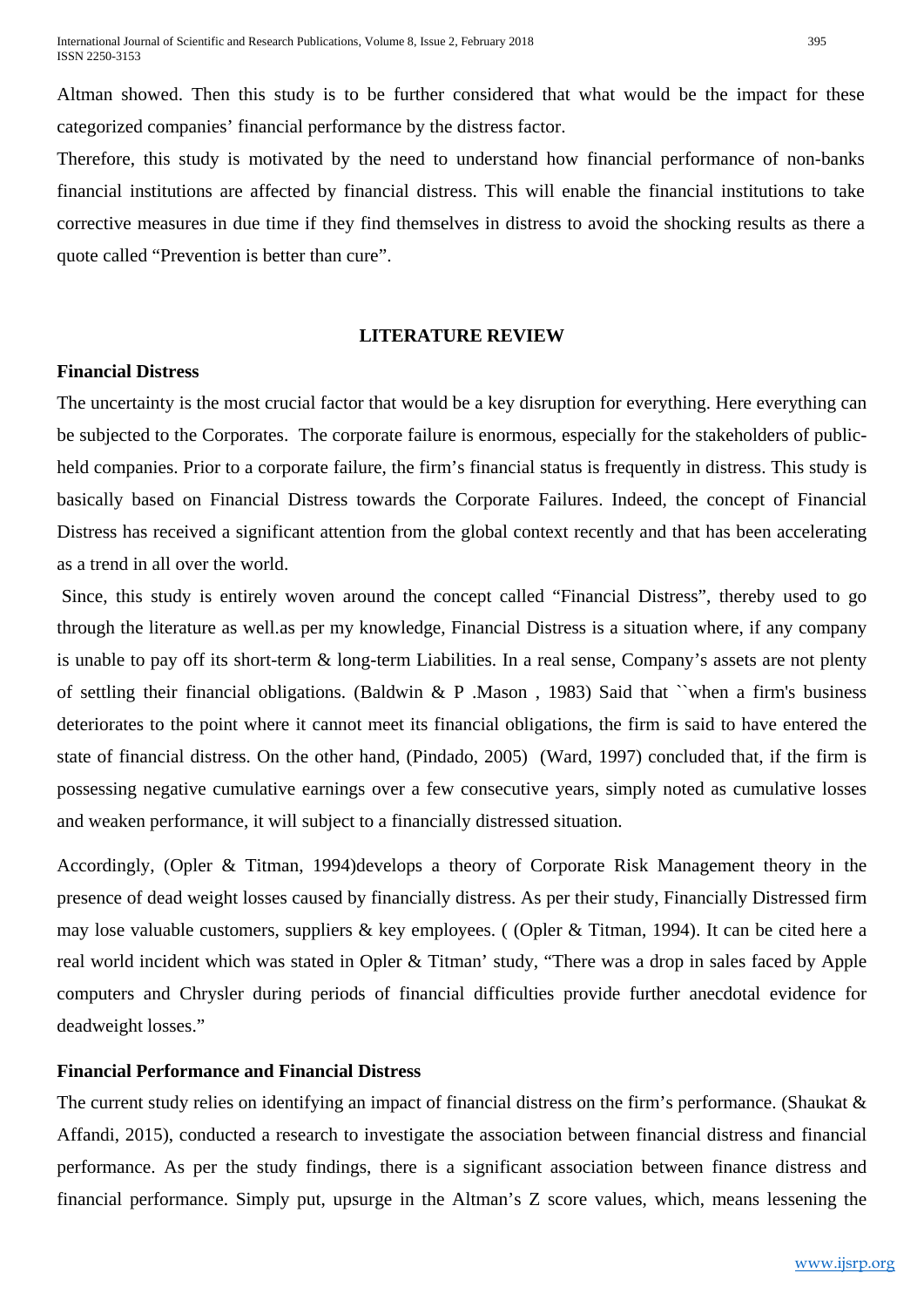financial distress and thereby it caused to upsurge in the financial performance. ( Zehri & Mbarek , 2016), compared the relative performance of Islamic and conventional banks, during the last financial crisis in Saudi Arabia. They had used to evaluate the Bank's performance by categorizing accounting ratios with respect to profitability, risk and efficiency. As risk ratio they have used cash to average total assets that can be used as an independent variable even for the current study.

## **Financial Performance of Non-Banking Financial Institutions**

Financial Institutions are profit organizations and the concept called "Performance" means the economic performance measured by the major financial indicators. Price to earnings ratio, earning per share, Tobin'sq ratios are indicators for short term and long-term financial performance. For financial Institutions where the majority of investments are publicly traded financial assets, the q ratio measures the market capitalization of a firm's goodwill. (Harker & Zenios, 2000) With regard to the performance of financial institutions, a review of literature indicates that there is a dearth of literature in relation to NBFIs. According to (Naïmy, 2005) Return on Equity (ROE) also measures profitability from the shareholders point of view and prominence as the accounting measure of overall bank performance. It is defined as net income divided by total equity. Moreover, a study by (Harihar, 1998) throws light on the performance of all NBFCs taken together in terms of cost of debt, operating margin, net profit margin, return on net worth, asset turnover ratio etc.

On the basis of (Kantawala) study, it can be concluded that there exists a significant difference in the profitability ratios, leverage ratios and liquidity ratios of various categories of NBFCs. (Khandoker, Rahman, & Raul, 2013) Examined the determinants of the profitability of firms in the Non-Banking Financial Institution (NBFIs) industry of Bangladesh.

## **METHODOLOGY**

A population is the entire set of elements from which a sample is drawn. The population included all the forty five of non-banking financial institutions licensed and regulated by the Central Bank of Sri Lanka.

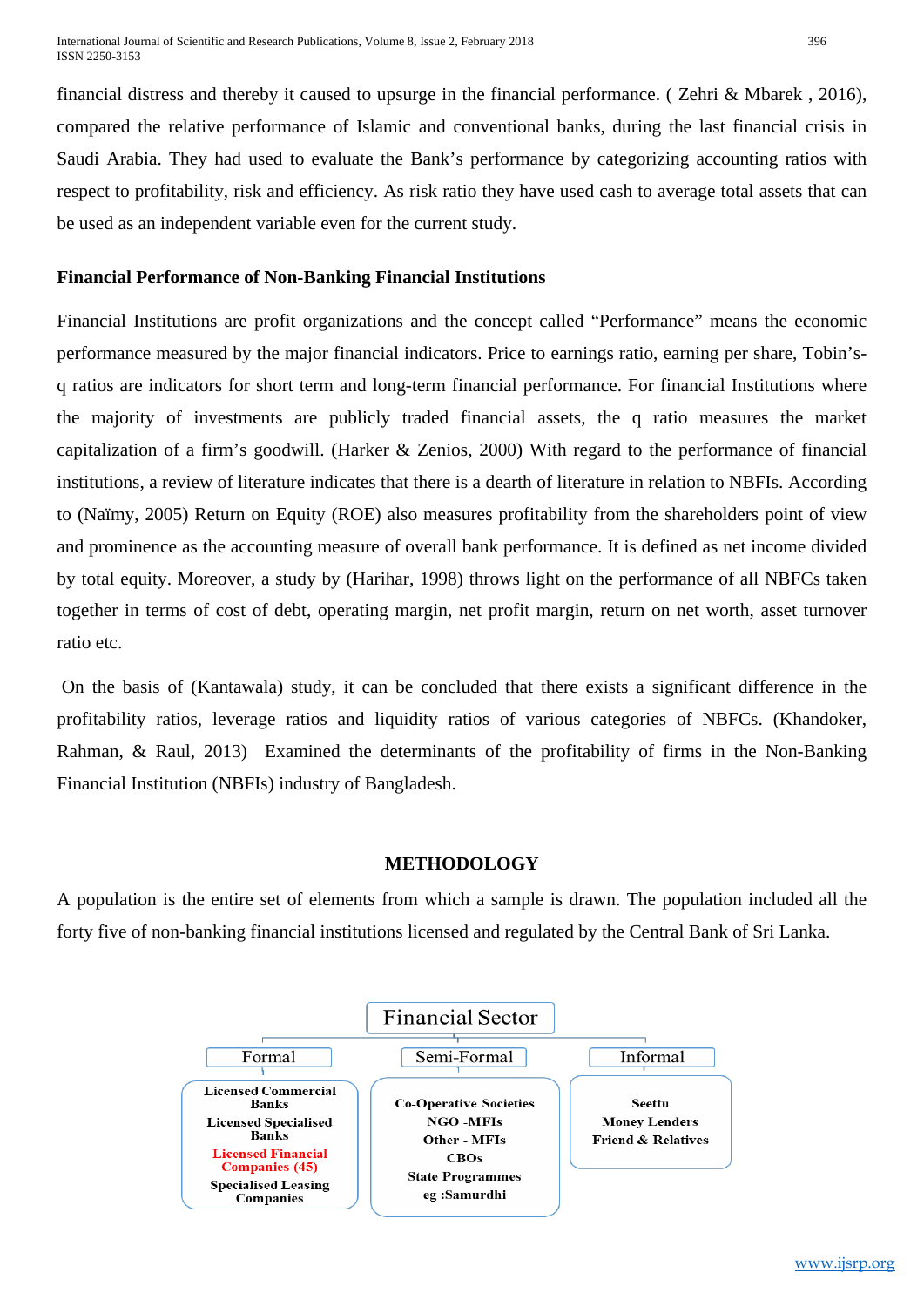# *Figure 02*

The sample is a segment of the population under the study. The target sampling population for the research was all non-bank financial institutions listed on the Colombo Stock Exchange (CSE) as of the time of sampling, while those that were de-listed from the CSE at the time of sampling were excluded. The researcher selected twenty nine financial companies listed at the CSE, summarizes the composition of the final sample. Out of 31 of total listed companies, excluding 02 financial companies which have unable to provide the expected data to conduct the research.

## **Operationalization**

| <b>Independent Variable</b> | <b>Measurement</b> | <b>Dependent Variables</b>                 | <b>Measurement</b> |
|-----------------------------|--------------------|--------------------------------------------|--------------------|
| <b>Financial Distress</b>   |                    | Altman's Z score Financial Performance ROA |                    |
|                             | Leverage Ratio     |                                            | <b>ROE</b>         |

## *Table 01*

## **Conceptual Framework**

This conceptual framework model represents the relationship between financial distress and the Financial Institutions' Financial performance



# *Figure 03*

This research, study the impact of financial distress on financial performance in Sri Lanka, considering the non-bank financial sector. The study focused on secondary data as this is a longitudinal study. The yearly annual reports and the Web sites of the selected firms are the main sources of data. In addition, 02 firms were excluded due to the unavailability of their financial reports, as well as missing values. Accordingly, our final sample consists of 29 non-bank financial institutions. Data is collected for 29 selected sample of non-bank financial institutions over the period of 2012 – 2016.

To examine the impact of financial distress on the financial performance of the Sri Lankan –listed nonbanking financial companies. The study was assessed and defined on the basis of the Original Altman Zscore, The Z-scores of the listed non-banking financial companies were obtained through the calculations.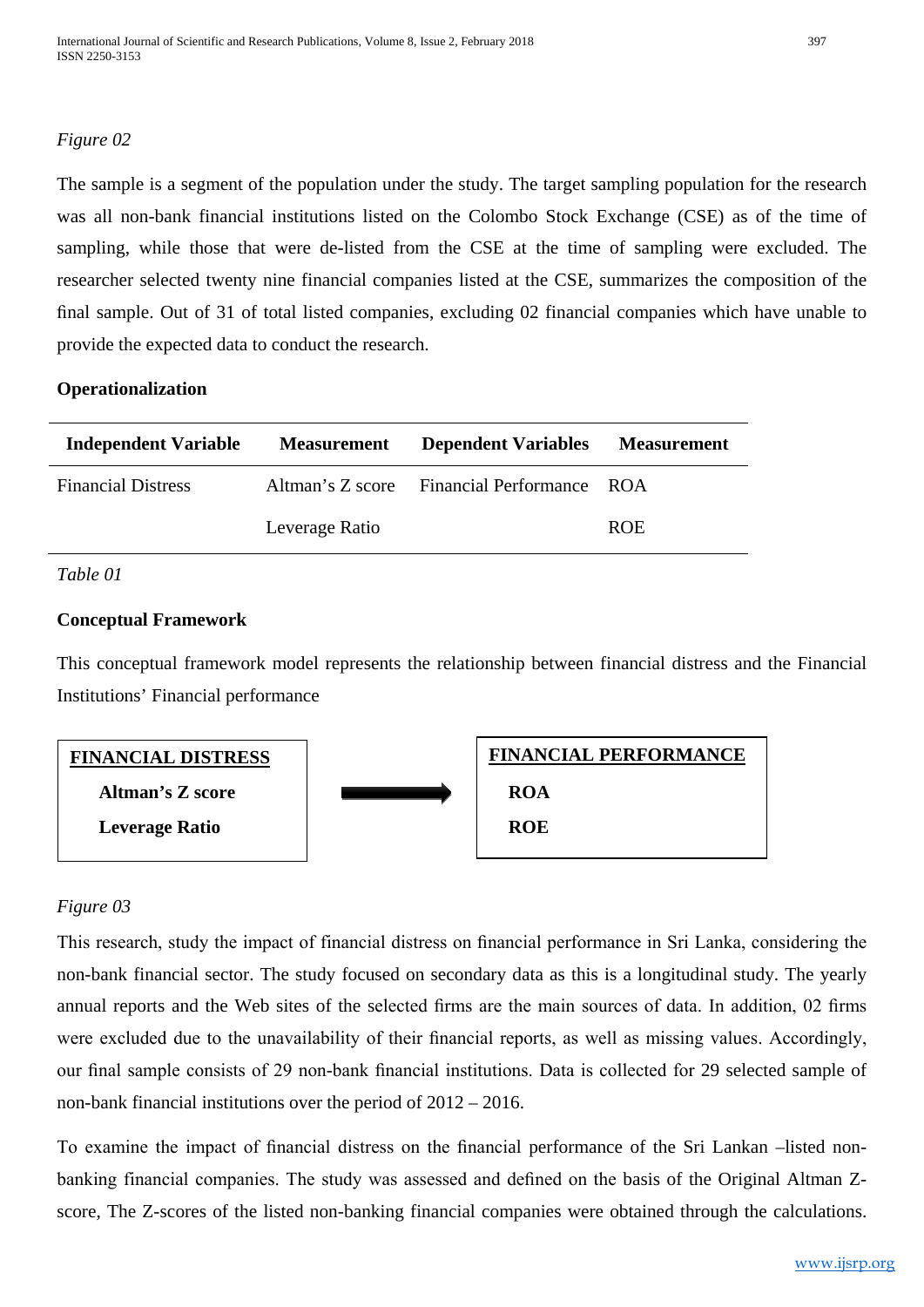International Journal of Scientific and Research Publications, Volume 8, Issue 2, February 2018 398 ISSN 2250-3153

According to the Altman Z-score model, non-banking financial companies are more likely to be classified as "distressed firms" when their Z-scores are less than 1.8 and in between the 1.8 and 3.0 are in "Grey area" which means there is a likelihood of being distressed in near future. Respectively, the companies of which z score is a more than 3.0 are safe according to this classification. As a result, our data set could be split into three categories: distressed, grey, safe firms.

## **DATA ANALYSIS AND PRESENTATION**

Data analysis is a systematic process which applies statistic techniques to evaluate data through inspecting, transforming and modeling data to draw useful information for decision making. Data was analyzed using multivariate analysis with the aid of Microsoft Excel. All the annual reports which are downloaded from CSE website, are entered in to the spreadsheets and analyzed using STATA to test the validity, reliability, and relationship among the variables. The period of analysis covered five financial years from 2012 to 2016. Financial distress was calculated using Altman Z score model as shown below.

#### **Overall Index**

Z score (model) Z=  $1.2$  X1 +  $1.4$  X2 +  $3.3$  X3 +  $0.6$  X4 +  $1.0$  X5

Where,

| <b>Liquidity</b>        | <b>Working Capital/Total Assets</b>      |
|-------------------------|------------------------------------------|
| <b>Profitability</b>    | <b>Retained Earnings/Total Assets</b>    |
| <b>Return on Assets</b> | <b>EBIT/Total Assets</b>                 |
| <b>Solvency</b>         | Market value Of Equity/Total Liabilities |
| <b>Capital Turnover</b> | Net Sales/Total Assets                   |
|                         |                                          |

#### *Table 02*

The results are interpreted and analyzed according to the specific criteria. If the value of

• **Z< 1.80** 

Bad Indication! The financial institution is most likely to be heading towards bankruptcy problem. Necessary actions are needed to avoid from the worst situation.

- **Z> 1.80 and <2.99**
- Warning Sign! It is considered as gray area as the financial institution have chances to faces bankruptcy problem
- $Z > 2.99$

The financial institution is in good position and safe from financial problem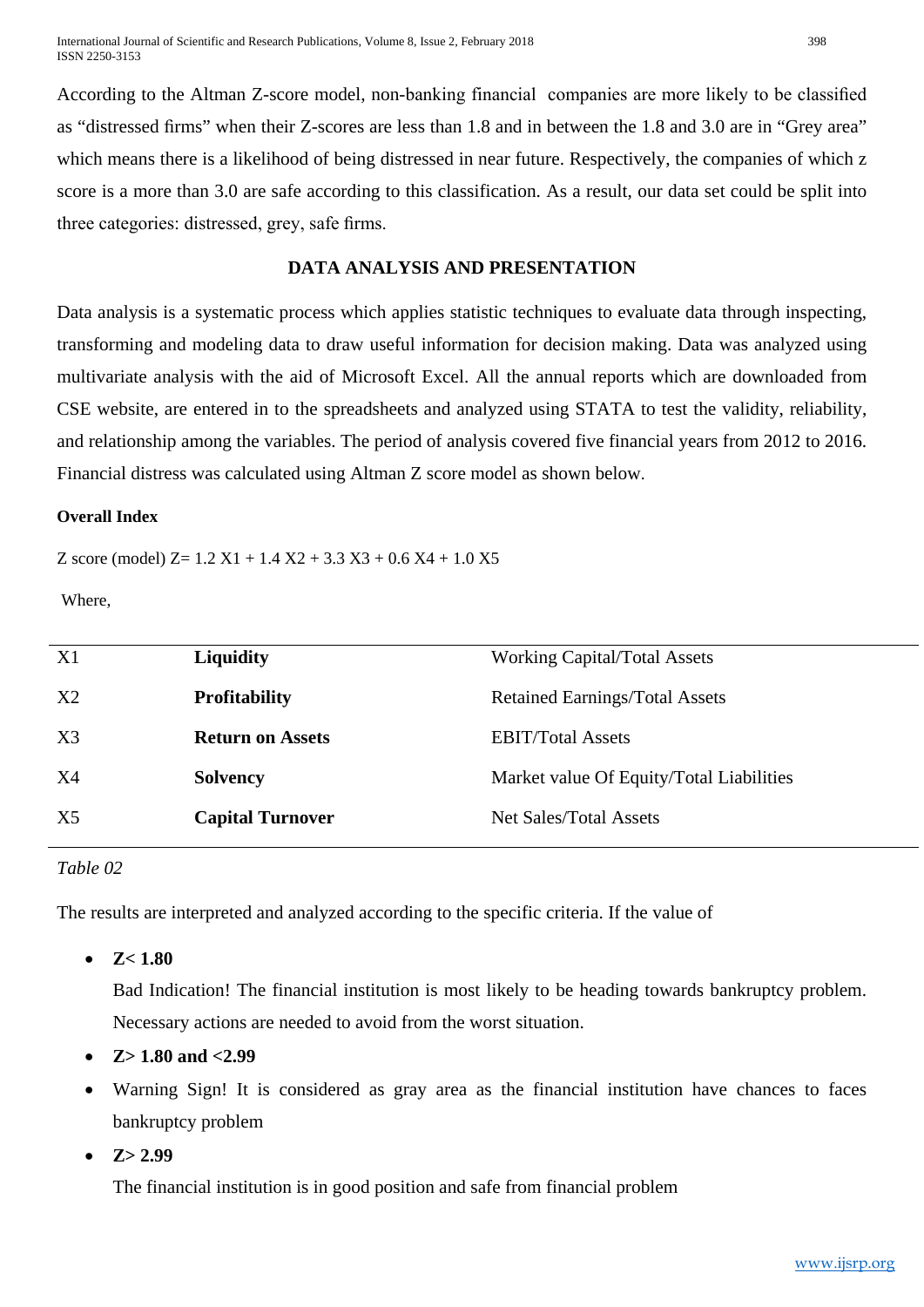International Journal of Scientific and Research Publications, Volume 8, Issue 2, February 2018 399 ISSN 2250-3153

As mentioned the above, that calculation is for the Independent Variable of the study. There on, the Dependent Variable for the study is Financial Performance where the researcher measure DV from ROA and ROE.

The relationship between financial distress and financial performance was shown using a simple linear regression analysis as shown below.

## $Y=a + b X$

Where Y will be the dependent variable (Financial performance)

X will be the independent variable (Financial distress)

a= Intercept constant b=X coefficient

The researcher has done the Univar ate analysis, Test of normality of the data set, bivariate analysis, Multivariate analysis, Panel regression, T test for the analysis purpose.

#### **DATA ANALYSIS**

#### **Regression analysis**

The researcher has constructed the following hypothesis for the current study.

H0 – There is not any impact of the financial distress on the Firm's financial Performance

H1-There is an impact of the financial distress on the Firm's financial Performance

Based on the results above, the researcher could report the conclusions of this study as follows:

Interpretation; Results

**Model 01 -** ROA, Z score and Leverage ratio

. regress roa zscore leverage,robust

Linear regression

| 145    |
|--------|
| 5.66   |
| 0.0043 |
| 0.2293 |
| .03259 |
|        |

| roa                | Coef.                   | Robust<br>Std. Err.  | t               | P >  t         | [95% Conf. Interval]    |                      |
|--------------------|-------------------------|----------------------|-----------------|----------------|-------------------------|----------------------|
| zscore<br>leverage | .0162968<br>$-.0294669$ | .0061586<br>.0209042 | 2.65<br>$-1.41$ | 0.009<br>0.161 | .0041223<br>$-.0707906$ | .0284712<br>.0118569 |
| cons               | .0194074                | .0208978             | 0.93            | 0.355          | $-.0219036$             | .0607184             |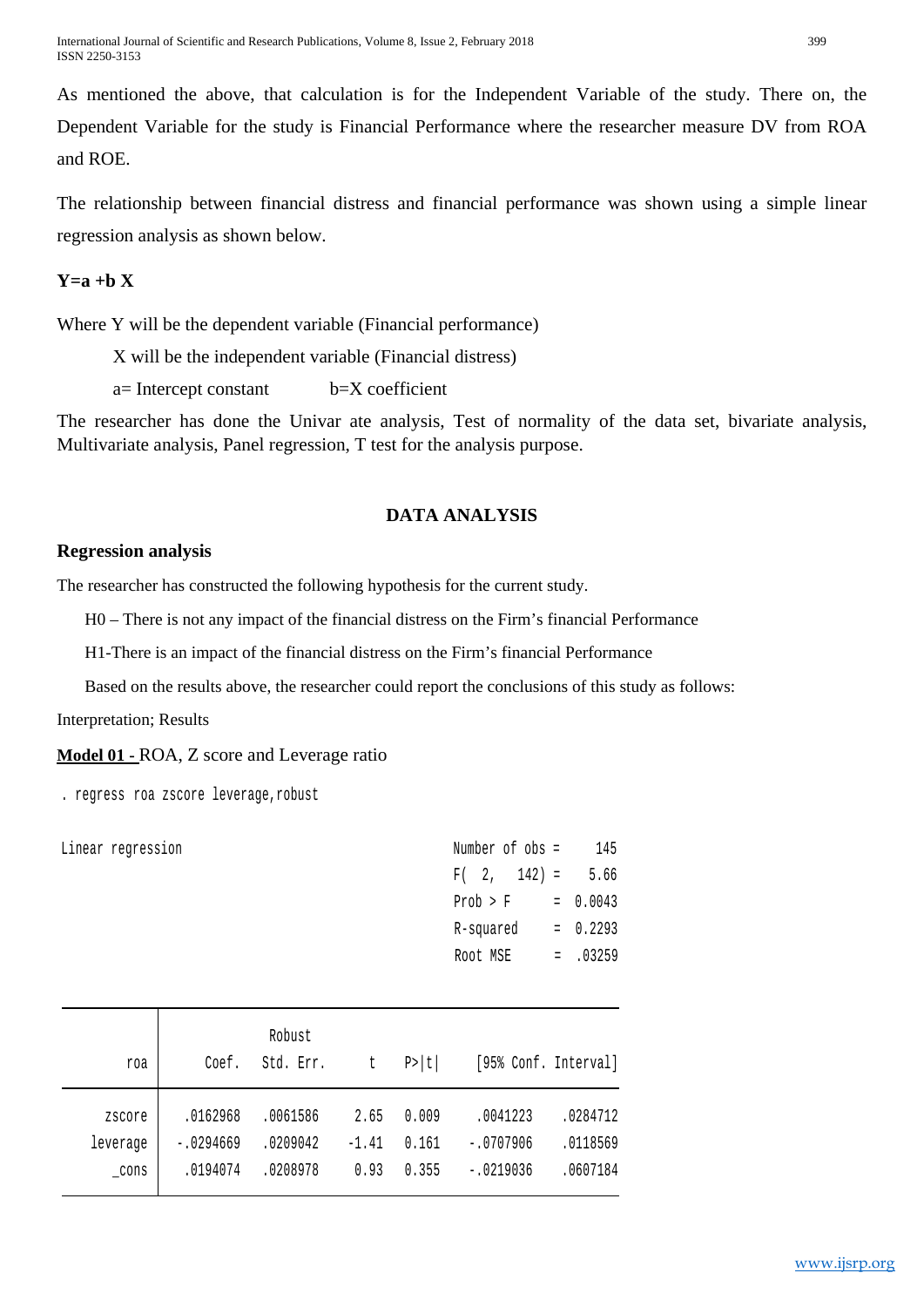A linear regression established that the financial distress has an impact to financial performance of the firm. Since the P-Value of this Model 01 is as 0.0043 (P <0.05).On the other hand, it implies that, the Null hypothesis is rejected while accepting the Alternative hypothesis at the overall model. The regression equation was;

#### **Financial Performance = 0.194074 +0.0162968 \* Z score + (-0.0294669)\* leverage ratio (ROA)**

R-Square shows the amount of variance of Financial Performance explained by Altman's Z score and leverage Ratio. In this Case the model clarifies 22.93 % of the variance in Financial Performance. On the other hand, it says that the Explanatory Power of the model is 22.93 % which is relatively a low value. Therefore to upsurge the relative power of the model has to add IVs to the model.

The Altman's Z score has a significant impact on ROA since the  $p$  [t] are less than 0.05 and after rousting the leverage ratio become insignificant to the ROA since the  $p$  [t] value is more than 0.05.

The overall model is significant under 95%, 99% confidence level as prob F value is less than 0.05 and 0.01 of significant level.

## **Model 02** –ROE, Z score and Leverage ratio

. regress roe zscore leverage,robust

| Linear regression |      |          |           |      |        | Number of obs =      |     | 145      |
|-------------------|------|----------|-----------|------|--------|----------------------|-----|----------|
|                   |      |          |           |      |        | $142$ =<br>2,<br>F(  |     | 10.96    |
|                   |      |          |           |      |        | Prob > F             | $=$ | 0.0000   |
|                   |      |          |           |      |        | R-squared            | $=$ | 0.2066   |
|                   |      |          |           |      |        | Root MSE             | $=$ | .03977   |
|                   |      |          |           |      |        |                      |     |          |
|                   |      |          |           |      |        |                      |     |          |
|                   |      |          | Robust    |      |        |                      |     |          |
|                   | roe  | Coef.    | Std. Err. | t    | P >  t | [95% Conf. Interval] |     |          |
|                   |      |          |           |      |        |                      |     |          |
| zscore            |      | .0219137 | .007026   | 3.12 | 0.002  | .0080246             |     | .0358028 |
| leverage          |      | .0740919 | .0202324  | 3.66 | 0.000  | .0340964             |     | .1140874 |
|                   | cons | .0158891 | .0199854  | 0.80 | 0.428  | $-.0236182$          |     | .0553964 |

The second DV is ROE and as per the output, the regression formula is,

 $ROE = 0.0158891 + 0.0219137 * Z$  score + 0.0740919 \* Leverage Ratio

Same as the ROA there is a significant impact on ROE from the Z score and Leverage ratio since the overall model's prob > F value is 0 which is less than 0.05 and 0.01 significant levels which implies that under the 95% and 99% of confidence level the overall model is significant.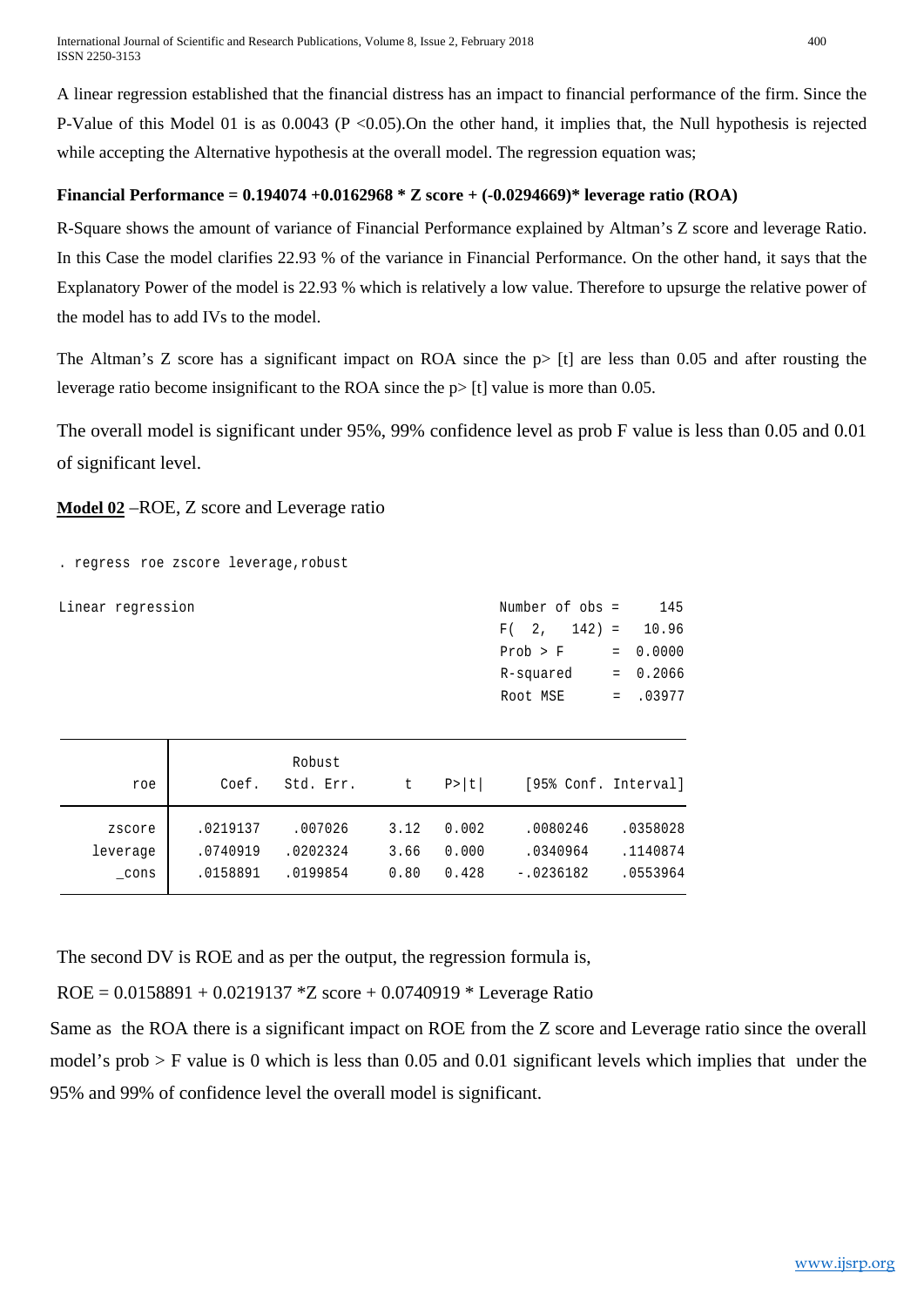International Journal of Scientific and Research Publications, Volume 8, Issue 2, February 2018 401 ISSN 2250-3153

As mentioned the above, the R –Square is 0.2066 that means the overall model relative power is low and has to add IVs to the model. Since the P>T values are also less than 0.05 and 0.01 for the individual IVs, it can be concluded that there is a significant impact on ROE from the both of IVs.

# **Panel Regression Analysis**

## **Model 01**

| . xtreg roa zscore leverage, re |                    |                                   |      |             |                        |                                                      |          |
|---------------------------------|--------------------|-----------------------------------|------|-------------|------------------------|------------------------------------------------------|----------|
| Random-effects GLS regression   |                    |                                   |      |             | Number of obs =        |                                                      | 145      |
| Group variable: id              |                    |                                   |      |             | Number of groups       | $=$                                                  | 29       |
| $R-sq$ : within = 0.1177        |                    |                                   |      |             | Obs per group: $min =$ |                                                      | 5        |
|                                 | between = $0.2813$ |                                   |      |             |                        | $avg =$                                              | 5.0      |
|                                 | overall = $0.1852$ |                                   |      |             |                        | $max =$                                              | 5        |
|                                 |                    |                                   |      |             |                        |                                                      |          |
|                                 |                    |                                   |      |             | Wald $chi2(2)$ = 20.85 |                                                      |          |
| $corr(u_i, X) = 0$ (assumed)    |                    |                                   |      | Prob > chi2 |                        | $\alpha$ , $\alpha$ , $\alpha$ , $\alpha$ , $\alpha$ | 0.0000   |
|                                 |                    |                                   |      |             |                        |                                                      |          |
| roa                             |                    | Coef. Std. Err. z                 |      | P >  z      | [95% Conf. Interval]   |                                                      |          |
| zscore                          | .0115396           | .0025465                          |      | 4.53 0.000  | .0065485               |                                                      | .0165307 |
| leverage                        | .0042748           | .0131315                          | 0.33 | 0.745       | $-.0214624$            |                                                      | .030012  |
| cons                            | .0001491           | .0131301                          | 0.01 | 0.991       | $-.0255855$            |                                                      | .0258837 |
| sigma_u                         | .02578649          |                                   |      |             |                        |                                                      |          |
|                                 |                    |                                   |      |             |                        |                                                      |          |
| sigma_e                         | .01941684          |                                   |      |             |                        |                                                      |          |
| rho                             | .63816761          | (fraction of variance due to u i) |      |             |                        |                                                      |          |

As there are 29 of group of companies in the sample, the output says that, there is a significant effect of each group to the key findings of the study since the prob > chip value is less than 0.05 of significant level.

Here the regression formula is,

## **ROA = 0.0001491 + 0.0115396 \*Z score + 0.0042748 \* Leverage ratio**

Z score has a significant relationship to ROA as individual wise since the P> [Z] value is 0 and that is less than 0.05. In contrast, leverage ratio has a poor relationship to the ROA since its  $P > [Z]$  is more than 0.05,  $(0.745)$ . Although, the overall model is significant since prob  $>$  chip value is less than 0.05 of significant level concluding that there is a significant impact from financial distress to financial performance by categorizing the company wise.

# **Model 02**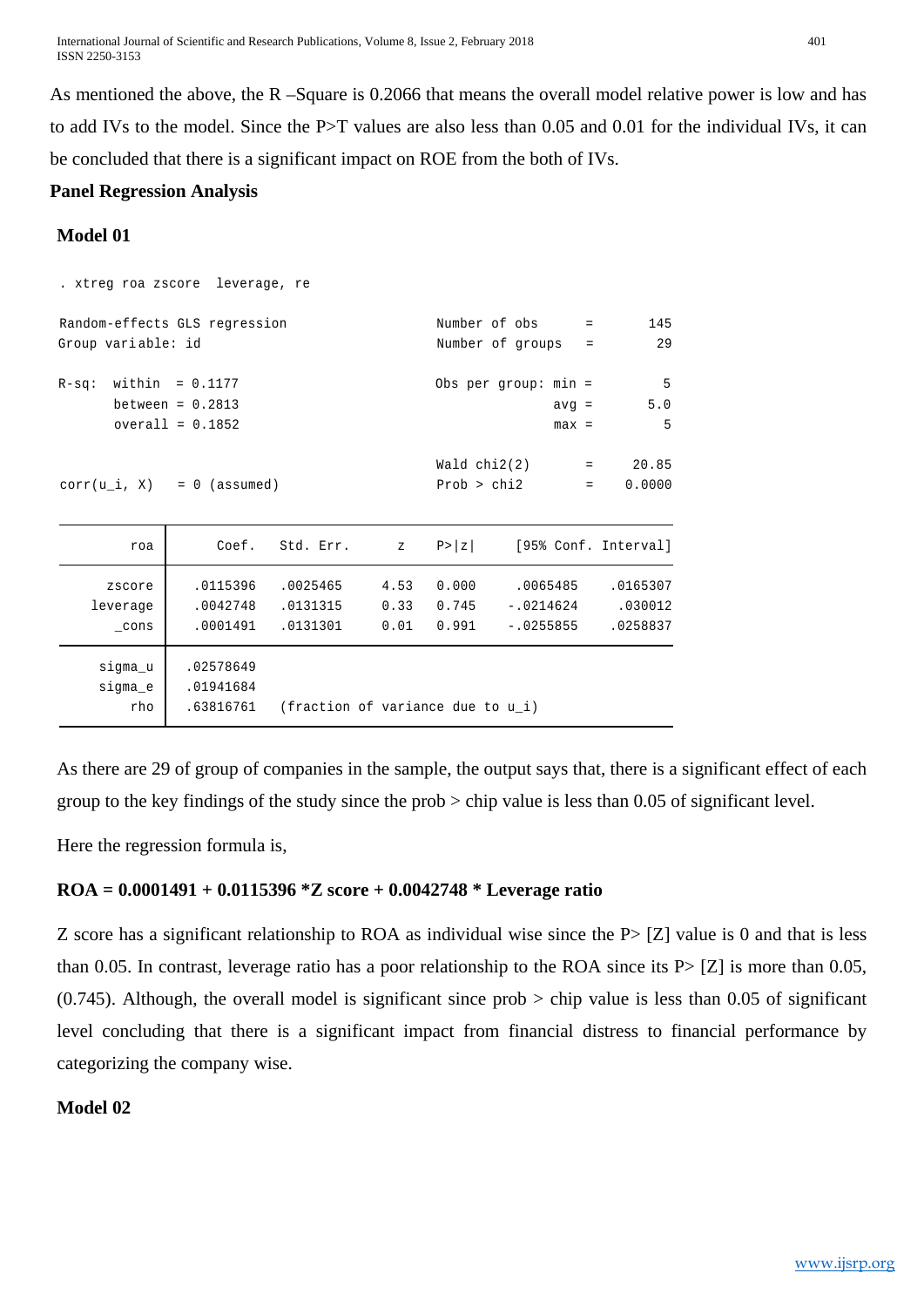International Journal of Scientific and Research Publications, Volume 8, Issue 2, February 2018 402 ISSN 2250-3153

| . xtreg roe zscore leverage, re                     |                    |                                   |              |        |                                     |                      |                      |
|-----------------------------------------------------|--------------------|-----------------------------------|--------------|--------|-------------------------------------|----------------------|----------------------|
| Random-effects GLS regression<br>Group variable: id |                    |                                   |              |        | Number of obs<br>Number of groups = | <b>Service</b> State | 145<br>29            |
|                                                     |                    |                                   |              |        |                                     |                      |                      |
| $R-sq$ : within = 0.2855                            |                    |                                   |              |        | Obs per group: $min =$              |                      | 5                    |
|                                                     | between = $0.1316$ |                                   |              |        | $avg =$                             |                      | 5.0                  |
|                                                     | $overall = 0.1992$ |                                   |              |        | $max =$                             |                      | 5                    |
|                                                     |                    |                                   |              |        |                                     |                      |                      |
|                                                     |                    |                                   |              |        | $Wald chi2(2) =$                    |                      | 49.41                |
| $corr(u_i, X) = 0$ (assumed)                        |                    |                                   |              |        | Prob > chi2                         | $=$                  | 0.0000               |
|                                                     |                    |                                   |              |        |                                     |                      |                      |
| roe                                                 |                    | Coef. Std. Err.                   | $\mathbf{z}$ | P >  z |                                     |                      | [95% Conf. Interval] |
| zscore                                              |                    | .0209574 .0036226                 | 5.79         | 0.000  | .0138572                            |                      | .0280577             |
| leverage                                            |                    | .0918414 .0177658                 | 5.17         | 0.000  | .0570209                            |                      | .1266618             |
| cons                                                |                    | .0032164.0175976                  | 0.18         | 0.855  | $-.0312741$                         |                      | .037707              |
| sigma u                                             | .02839328          |                                   |              |        |                                     |                      |                      |
| sigma_e                                             | .02887852          |                                   |              |        |                                     |                      |                      |
| rho                                                 | .49152803          | (fraction of variance due to u i) |              |        |                                     |                      |                      |

This table analyze the panel effect for ROE and there are 145 of observations with 29 of number of companies. Here the Prob  $>$  chi2 is less than 0.05 and it says that group of the company wise there is a significant effect for the key finding of the research.

#### **ROE = 0.0032164 + 0.209574 \* Z score +0.0918414 \*Leverage**

Summary: There is a significant impact to the firm's financial performance from the financial distress when consider the 29 of group of companies.

Here the Z sore and Leverage ratio has a significant impact to the ROE at the individual level.

#### **CONCLUSION**

This study investigates the impact of financial distress on financial performances with using 29 listed financial institutions with a data set covering 05 years period from 2012-2016. Based on the outcomes of the descriptive statistics, Correlation coefficient analysis, panel data regression analysis and T test were made following conclusions.

The correlation analysis indicates that, financial distress measurement which is Altman Z score has a positive relationship towards the both of ROA and ROE while the leverage has a negative relationship with ROA and has a positive relationship with ROE. Simply put, financial distress (both of Z score and leverage) positively correlates with the financial performance (ROE)

The normal regression results shows that, financial distress has a significant impact to the Firm's financial performance since the overall significance of the model is there. On the other hand, Panel data regression analysis shows each financial institution has a significant impact of Financial Distress on the financial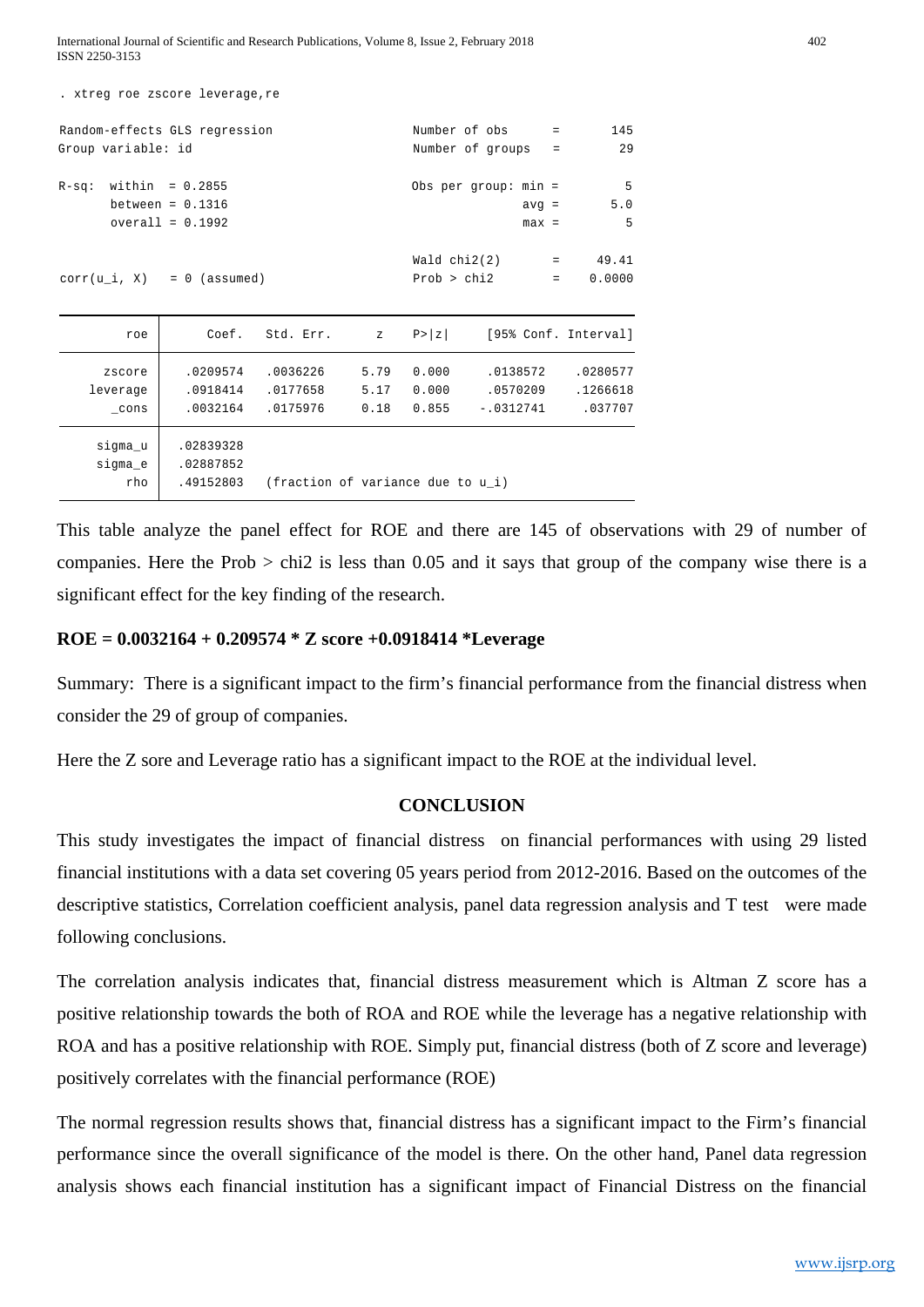International Journal of Scientific and Research Publications, Volume 8, Issue 2, February 2018 403 ISSN 2250-3153

performance of the Financial Institutions. The researcher has done the test to identify whether there is any impact from the selected years to the model or not. Thereby, the results shows that, there is not any significant impact for the model when consider the years of data gathered since the P> [t] values of both of

02 models are more than 0.05.

#### **BIBILIOGRAPHY**

- Altman, E. (1973). Predicting Railroad Bankruptcies in America. *The Bell Journal of Economics and Management*, 184 - 211.
- Bum, J. (2007). Bankruptcy prediction: Book value or market value?
- Elloumi , F., & Gueyie, J. -P. (2001). FINANCIAL DISTRESS AND CORPORATE GOVERNANCE: AN EMPIRICAL ANALYSIS, Corporate Governance. *The international journal of business in society*.
- Mohamed Abdullah , M. (2013). A Study on Financial Leverage and Financial Distress in the Listed Banks on Colombo Stock Exchange in Sri Lanka.
- Nanayakkara, K., & Azeez, A. (n.d.). Predicting Corporate Financial Distress in Sri Lanka With Reference to Z-Score Model.
- Outecheva , N. (2007). *Corporate Financial Distress: An Empirical Analysis of Distress Risk.* St. Gallen.
- Purnanandam, A. (2004). Financial Distress and Corporate Risk Management: Theory & Evidence.
- Shapiro, A., & Titman, S. ( 1986). "An Integrated Approach to Corporate Risk Management", in Joel Stern and Donald Chew. *The Revolution in Corporate Finance*.
- Zehri , F., & Mbarek , N. (2016). Banks' Performance in KSA during Financial Distress: A Comparative Study Islamic and Conventional Banks. *Arabian J Bus Manag Review*.
- . Kida , C. (1998). Financial Ratios as Predictors of Bankruptcy in Japan: An Empirical Research. . *Journal of Finance*, 589-609.
- Aasen , M. (2011). *Applying Altman's Zscore to the Financial Crisis . An empirical study of financial Distress on Oslo Stock Exchange .* Norwegian School of Economics,Norway: Unpublished Master's Thesis .
- Al Kandari , A., & Al -Saleh , M. (2012). Prediction of Financial Distress for Commercial Banks in Kuwait. *World Review of Business Research*, 26-45.
- Altman, E., & Hotchkiss, E. (2005). Corporate Financial Distress and Bankruptcy: Predict and Avoid Bankruptcy, Analyze and Invest in Distressed Debt. *John Wiley & Sons*.
- Altman, E., R.G., H., & P, N. (1977). ZETA Analysis: A New Model to Identify Bankruptcy Risk of Corporations. *Journal of Banking and Finance*, 29-54.
- Altman,, E. (1968). Financial Ratios, Discriminant Analysis and the Prediction of Corporate Bankruptcy. . *Journal of Finance*, 589-609.
- Andrade, G., & Kaplan, S. (1998). How Costly is Financial (Not Economic) Distress? Evidence from Highly Leveraged Transactions that Became Distressed. *The Journal of Finance*.
- Back, B. T., Laitinen, & K. Sere. (1996). Neural Networks and Bankruptcy Prediction: Funds Flows Accrual Ratios and Accounting Data. *Advances in Accounting,*, 23–37.
- Baldwin , C., & P .Mason , S. (1983). The resoloution of claims in financial distress the case of massey ferguson. *The journal of finance*, 505.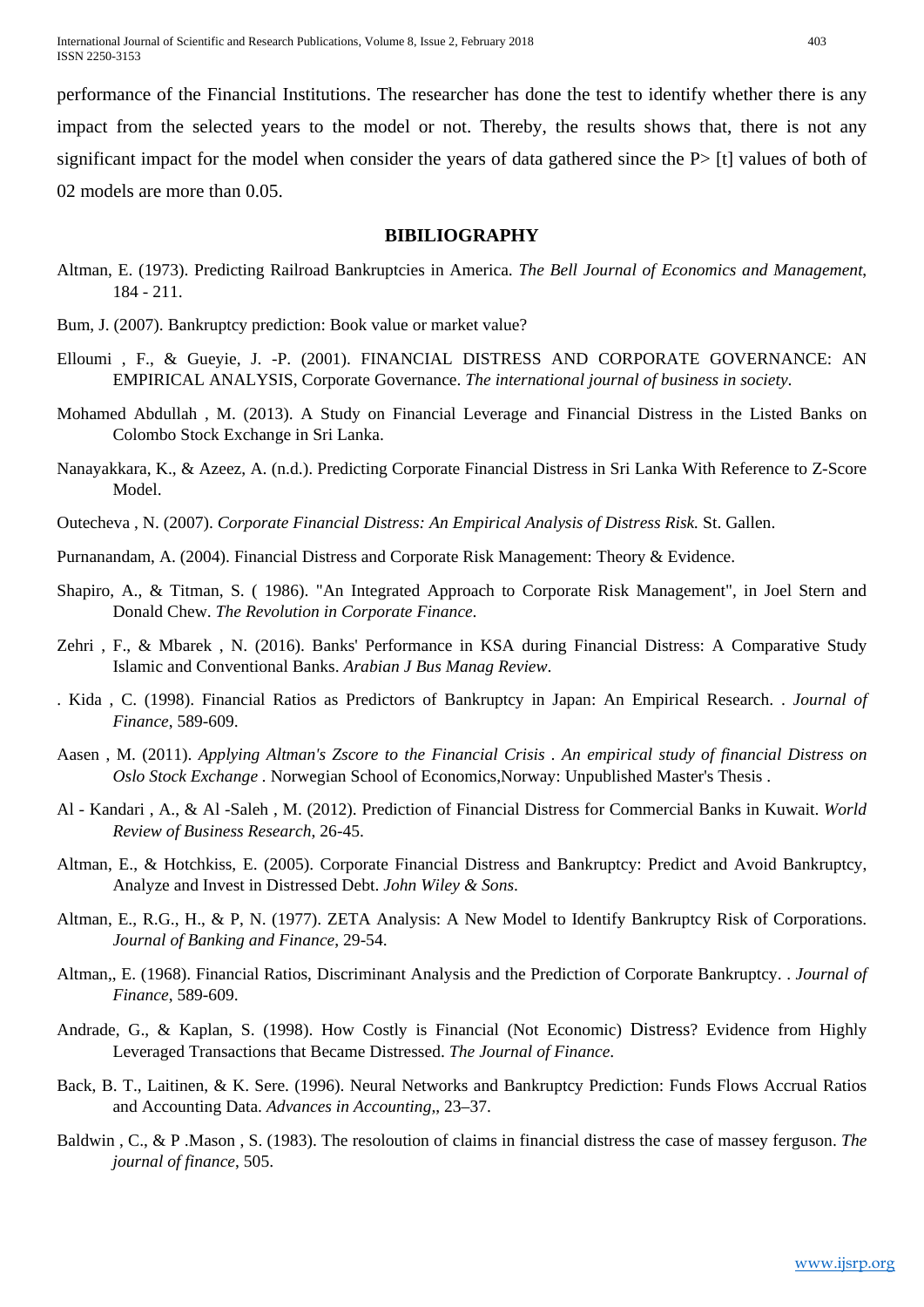International Journal of Scientific and Research Publications, Volume 8, Issue 2, February 2018 404 ISSN 2250-3153

- Beaver, W. (1968). Market Prices, Financial Ratios, and the Prediction of Failure. . *Journal of Accounting Research*, 179–192.
- Edmister, R. (1972). An Empirical Test of Financial Ratio Analysis for Small Business Failure Prediction. *Edmister, R. O., (1972). An Empirical Test of Financial RatioJournal of Financial and Quantitative Analysis*, 1477– 1493. .
- Gilbert, L., K, M., & K.B., s. (1990). Predicting Bankruptcy for firms in Financial Distress. *Journal of Business ,Finance and accounting*, 161-171.
- Harker, T. P., & Zenios, A. S. (2000). *Performance of Financial Institutions.* Cambridge: The university of Cambridge.
- Hopwood , W., J.C , M., & J.F., M. (1989). A Test of the Incremental Explanatory Power of Opinions Qualified for Consistency and Uncertainity . *The Accounting Review*, 28-48.
- Hussein A. Hassan, A.-T. (n.d.). The effects of corporate governance on performance and financial distress- The experience of UAE national banks.
- Khandoker, M., Rahman, S., & Raul, R. (2013). Determinants of profitability of Non Bank Financial Institutions' in a developing country: Evidence from Bangladesh .
- Leventis, S., & Weeetman, P. (2004). Timeliness of financial reporting :applicability of disclosure theories in an emergimg capital market. *Accounting and business research*.
- Lin, K. P., & Blocher, E. ( 1999). Prediction of Corporate Financial Distress: An Application of the Composite Rule Induction System. *presented at the 1999 Annual Meetings of the American Accounting Association*. San Diego.
- Naïmy, V. (2005). Overall Lebanese bank's performance: a risk-return framework'. *International Business and Economics Research Journal*, 1–10.
- Opler , T., & Titman, S. (1994). Finance Distress and Corporate Performance. *The Journal of Finance*.
- Pindado, L. J. (2005). Determinants of Financial Distress Costs. In: Financial Markets and Portfolio Management. 343-359.
- Qunfeng, L., & Seyed, M. (2016). MEASURING FINANCIAL DISTRESS AND PREDICTING CORPORATE BANKRUPTCY: AN INDEX APPROACH . *Review of Economies and Business studies*.
- Samarakoon, L., & Hasan, T. (2003). Altman's Z-Score models of predicting corporate distress: Evidence from the emerging Sri Lankan stock market. *Journal of the Academy of Finance*, 119-125. .
- Tamari, M. (1966). Financial ratios as a means of forecasting bankruptcy. *Management* .
- Thedodossious, Kayha, P., Saidi, R., & Philippatos, G. (1996). "Financial Distress and Corporate Acquisitions: Further Empirical Evidence. *Journal of Business Finance and Accounting*, 699-719.
- Thorley Hill, N., E.Perry , S., & Andes, S. (2011). Evaluating Firms in Financial Distress : An Event History Analysis . *Journal of Applied Business research*, 63-66.
- Ward, B. T. (1997). A Note on Selecting a Response Measure for Financial Distress. *Journal of Business Finance and Accounting*, 869-879.
- Whitaker, R. (1999). The Early Stages of Financial Distress. *Journal of Economics and Finance*, 123-133.
- Wruck, K. (1990). Financial distress, reorganization and organization efficiency. *Journal of financial Economics*.
- Wu, Y., Gaunt , & S, G. (2010). Wu. Y., C. GaA Comparison of Alternative Bankruptcy Prediction Models. Journal of Contemporary Accounting and Economics. *Journal of Contemporary Accounting and Economics*, 34-45. .